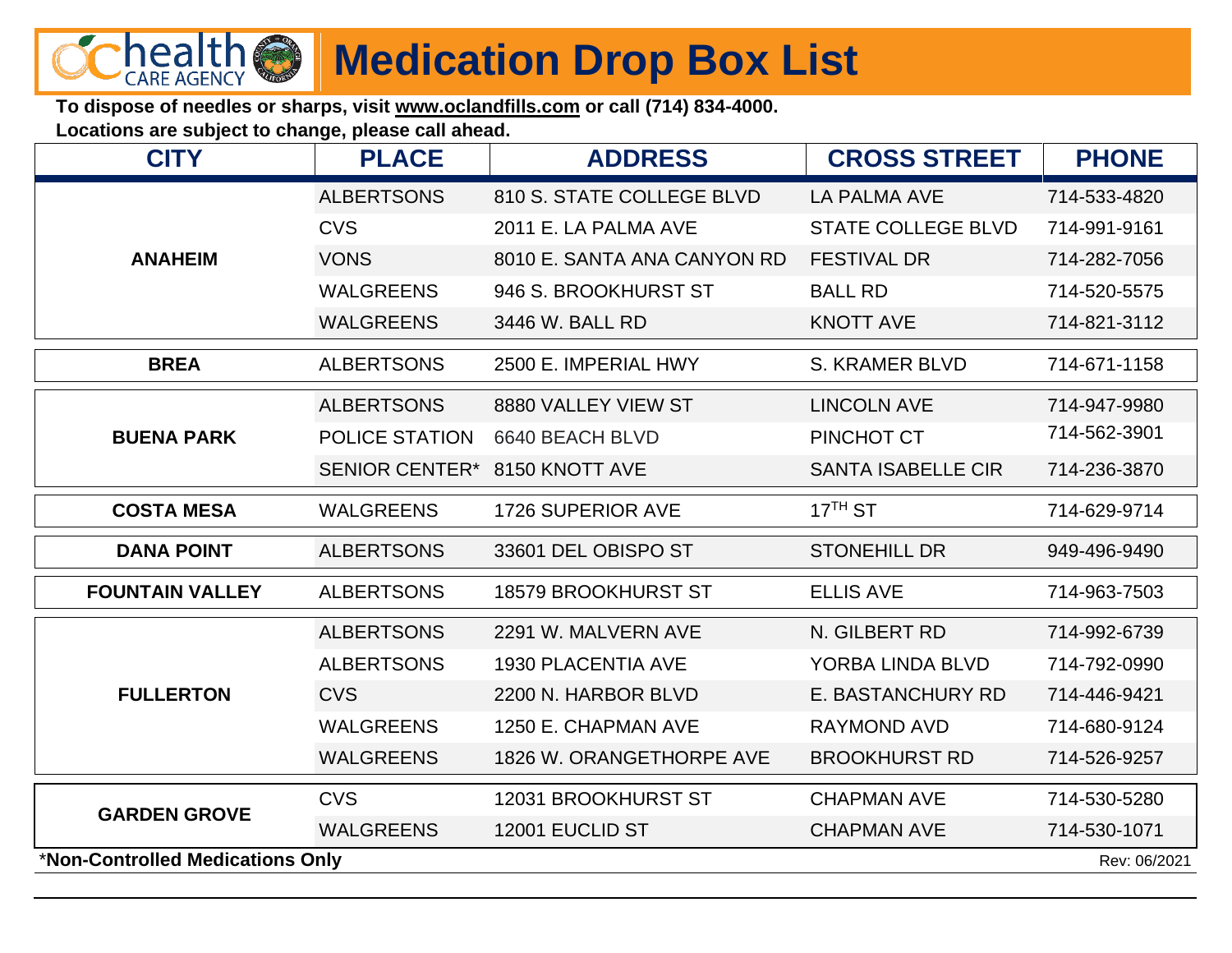| <b>CITY</b>             | <b>PLACE</b>          | <b>ADDRESS</b>             | <b>CROSS STREET</b>         | <b>PHONE</b> |
|-------------------------|-----------------------|----------------------------|-----------------------------|--------------|
|                         | <b>ALBERTSONS</b>     | 19640 BEACH BLVD           | <b>YORKTOWN AVE</b>         | 714-964-7979 |
|                         | <b>ALBERTSONS</b>     | 16600 BOLSA CHICA ST       | <b>HEIL AVE</b>             | 714-846-1381 |
| <b>HUNTINGTON BEACH</b> | <b>ALBERTSONS</b>     | 7201 YORKTOWN AVE          | <b>MAIN ST</b>              | 714-536-6449 |
|                         | <b>CVS</b>            | 19121 BEACH BLVD           | <b>GARFIELD AVE</b>         | 714-848-1522 |
|                         | <b>VONS</b>           | 8891 ATLANTA AVE           | <b>MAGNOLIA ST</b>          | 714-960-4747 |
|                         | <b>WALGREENS</b>      | <b>19001 BROOKHURST ST</b> | <b>GARFIELD AVE</b>         | 714-593-1352 |
| <b>IRVINE</b>           | <b>ALBERTSONS</b>     | 4541 CAMPUS DR             | <b>CALIFORNIA AVE</b>       | 949-854-8280 |
|                         | <b>ALBERTSONS</b>     | 14201 JEFFREY RD           | <b>TRABUCO RD</b>           | 949-733-0945 |
|                         | <b>CVS</b>            | 5385 ALTON PKWY            | <b>JEFFREY RD</b>           | 949-733-8226 |
|                         | <b>PAVILIONS</b>      | 3901 PORTOLA PKWY          | <b>CULVER DR</b>            | 657-273-5755 |
| <b>LADERA RANCH</b>     | <b>ALBERTSONS</b>     | 27702 CROWN VALLEY PKWY    | <b>CECIL PASTURE RD</b>     | 949-364-2098 |
| <b>LAGUNA BEACH</b>     | <b>POLICE STATION</b> | 505 FOREST AVE             | <b>LAGUNA CANYON RD</b>     | 949-497-0701 |
|                         | <b>PAVILIONS</b>      | 600 N. COAST HWY           | <b>HIGH DR</b>              | 949-376-3383 |
| <b>LAGUNA NIGUEL</b>    | <b>PAVILIONS</b>      | 27320 ALICIA PKWY          | <b>HEATHER RIDGE RD</b>     | 949-448-9537 |
| <b>LAGUNA WOODS</b>     | <b>CITY HALL*</b>     | 24264 EL TORO RD           | <b>MOULTON PKWY</b>         | 949-639-0500 |
| <b>MISSION VIEJO</b>    | <b>PAVILIONS</b>      | 26022 MARGUERITE PKWY      | <b>OSO PKWY</b>             | 949-582-3294 |
| <b>NEWPORT BEACH</b>    | <b>CVS</b>            | 1020 IRVINE AVE            | W. CLIFF DR                 | 949-642-0122 |
| <b>NEWPORT COAST</b>    | <b>PAVILIONS</b>      | 21181 NEWPORT COAST DR     | <b>SAN JOAQUIN HILLS RD</b> | 949-718-4986 |